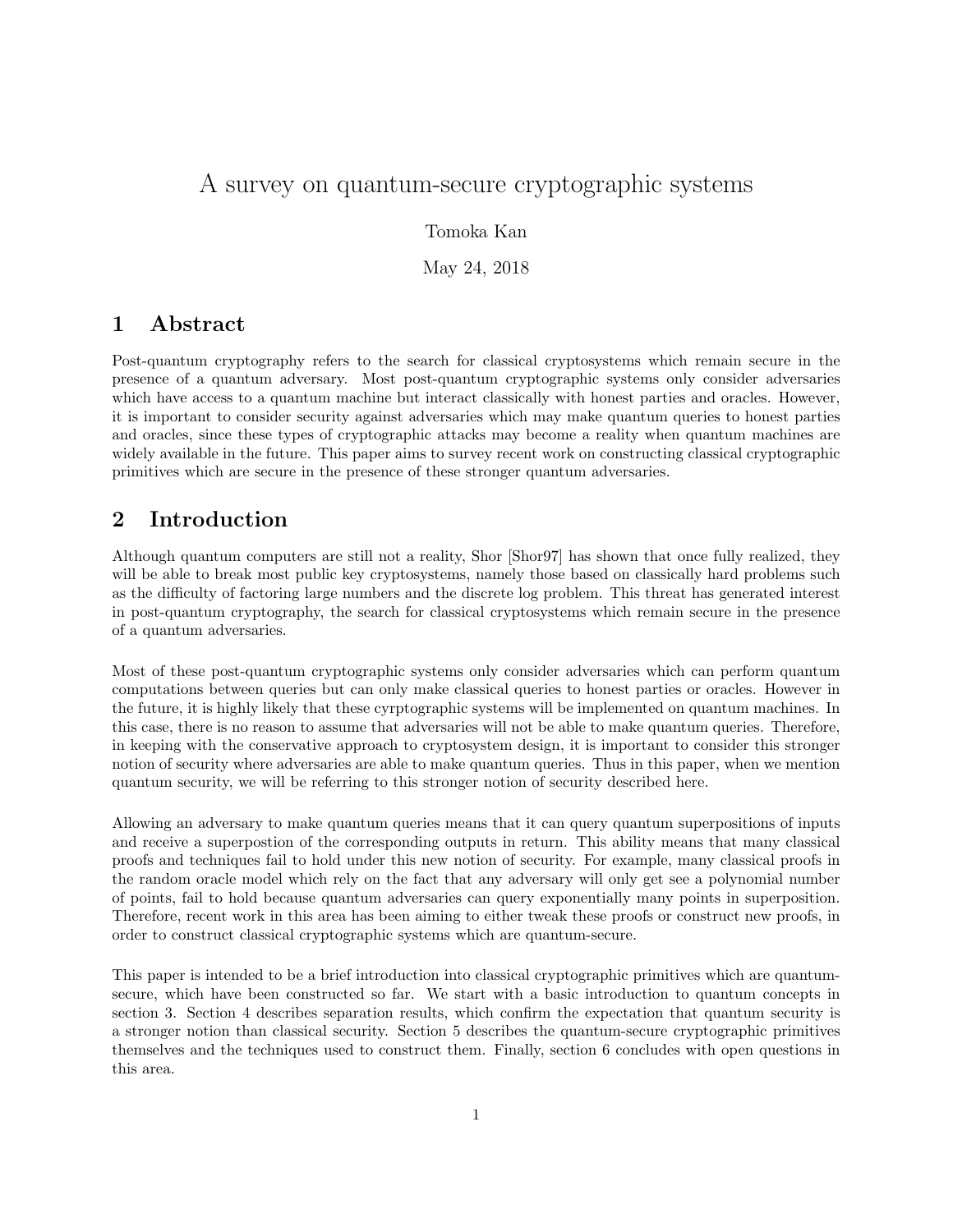### 3 Quantum preliminaries

We give a short introduction to the quantum concepts that are used in the constructions described in the main text of this paper. More detailed discussions on quantum computation can be found in [Mermin07].

#### 3.1 States and superposition

In classical computation, the bit (also called the Cbit) is the fundamental unit of information. The corresponding fundamental unit in quantum computation is called the Qbit, and is represented mathematically by a vector of unit length in a two-dimensional complex vector space. Vectors representing quantum states are written using Dirac notation: if the value represented by the quantum state of a Qbit is  $\psi$ , then the state of that Qbit is denoted as  $|\psi\rangle$ . The two states  $|0\rangle$  and  $|1\rangle$  form the two orthonormal basis vectors for the underlying two-dimensional vector space. Therefore, the state of any single Qbit is of the form  $|\psi\rangle = \alpha|0\rangle + \beta|1\rangle$ , where  $|\alpha|^2 + |\beta|^2 = 1$ . If  $\alpha \neq \beta \neq 0$ , this state is referred to as a superposition (linear combination) of the states  $|0\rangle$  and  $|1\rangle$ .  $|\alpha\rangle$  and  $|\beta\rangle$  are referred to as amplitudes.

The quantum state of two or more Qbits is described by a tensor product. For example, the four basis states for two Qbits are  $|0\rangle \otimes |0\rangle$ ,  $|0\rangle \otimes |1\rangle$ ,  $|1\rangle \otimes |0\rangle$  and  $|1\rangle \otimes |1\rangle$ , which are usually abbreviated as  $|00\rangle$ ,  $|01\rangle$ ,  $|10\rangle$ and  $|11\rangle$  respectively. Extending this to n Qbits, we can see that the  $2^n$  orthonormal basis states for n Qbits are  $|00\cdots0\rangle, |00\cdots1\rangle, \ldots, |11\cdots1\rangle$ . Note that these basis states are exactly the  $2^n$  possible Cbits of length n. It follows that a general  $n$  Q bit state is of the form

$$
\alpha_0|00\cdots 0\rangle + \alpha_1|00\cdots 1\rangle + \cdots + \alpha_{2^n-1}|11\cdots 1\rangle,
$$

where  $\sum_{i=0}^{2^n-1} |\alpha_i|^2 = 1$ . This sum is a superposition of the *n*-Qbit basis vectors.

#### 3.2 Measurement

The process of measuring (or observing) a Qbit  $|\psi\rangle$  always outputs a classical bit  $|x\rangle$ . If  $|\psi\rangle = \sum_{i=1}^{n} \alpha_i |x_i\rangle$ , where the  $|x_i\rangle$  are basis states, then the measurement process outputs  $|x_i\rangle$  with probability  $|\alpha_i|^2$ . Thus the measurement process induces a probability distribution over classical states, where the probabilities are given by the amplitudes squared. In addition to outputting classical bits, the measurement process also collapses the Qbit into the output it produces. Therefore measuring a quantum state collapses it into a classical one, and any further measurements will be deterministic.

Although we have described the measurement process with respect to the standard basis above, measurements can be made with respect to any arbitrary basis. In this case, the probabilities of the outcomes are calculated by first applying a change of basis, and then applying a standard basis measurement.

### 4 Separation results

We first present constructions which are secure in the classical case but not in the quantum case. These separation results confirm the expectation that allowing an adversary to make quantum queries gives it additional power:

- Zhandry [Zha12b] proves that classical pseudorandom functions may not be as secure as quantum pseudorandom functions by proving the existence of classically secure pseudorandom functions which are not quantum-secure.
- Boneh, Dagdelen, Fischlin, Lehmann, Schaffner, and Zhandry [BDF11] separate classical and quantumaccessible random oracle models. They do this by presenting a two-party protocol which is secure in the classical random oracle model but not in the quantum-accessible random oracle model.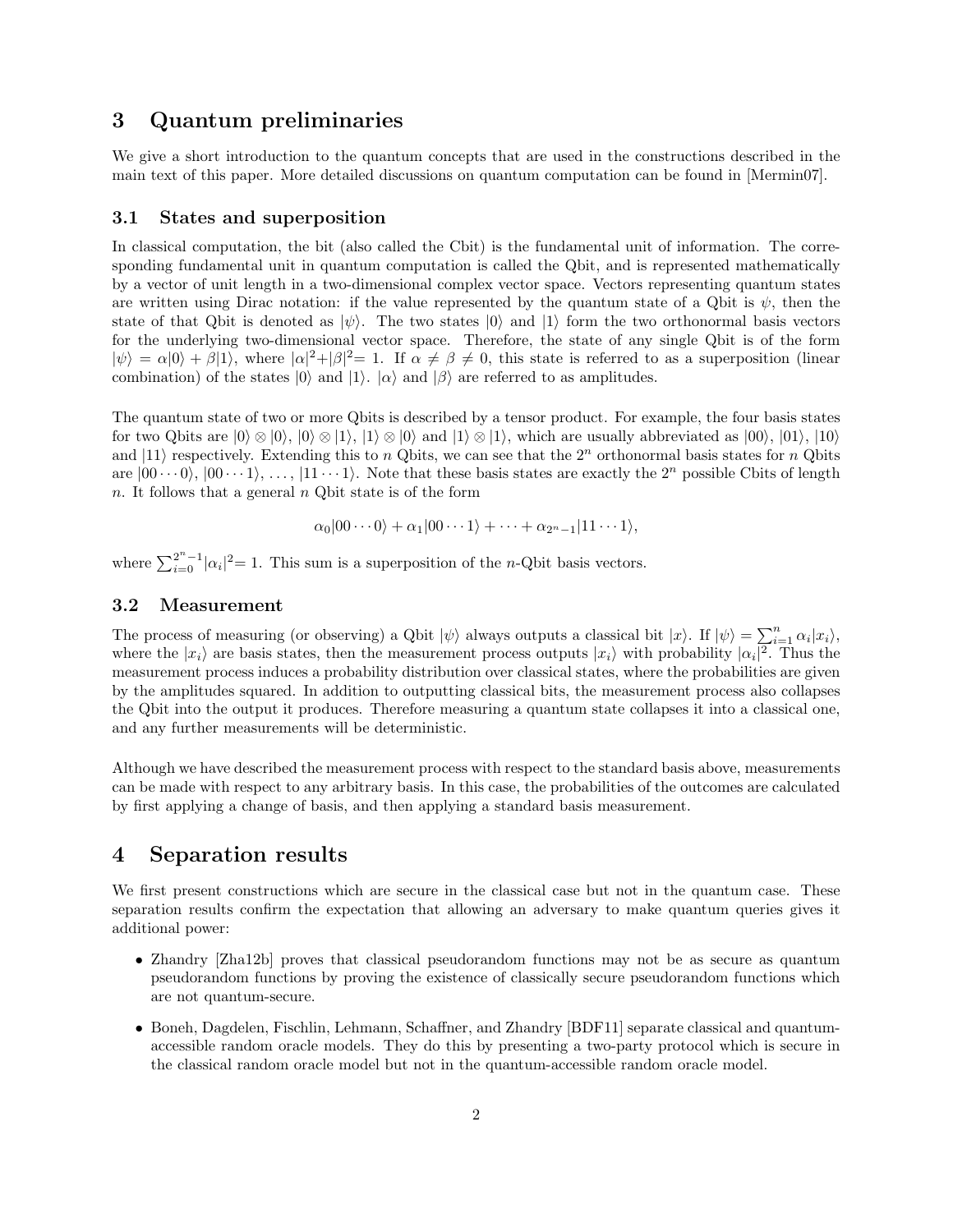- Boneh and Zhandry [BZ13b] show that quantum chosen message queries give an adversary more power than classical chosen message queries by presenting a signature scheme that is secure under classical queries but insecure once an adversary can make quantum queries.
- Boneh and Zhandry [BZ13] prove that a pair-wise independent hash family is insufficient for constructing a quantum-secure one-time Message Authentication Code (MAC), although this is sufficient in the classical case. This proves that quantum security is stronger than classical security for MACs. They prove that a four-wise independent family is sufficient in the quantum case, however.

### 5 Quantum-secure constructions

The separation results in the previous section show that many classical systems are not quantum-secure. However, this does not mean that there do not exist classical systems which are quantum-secure. The following six subsections provide an overview of the types of quantum-secure classical cryptographic systems which have been constructed so far, and the techniques used to construct them.

#### 5.1 Quantum random oracles

In the classical random oracle model, adversaries are given oracle access to a random hash function O :  ${0,1}^* \rightarrow {0,1}^*$ , and learn a value  $O(x)$  by querying the value x. This random oracle is replaced with a hash function  $H$ , whenever the scheme is instantiated. A quantum adversary may evaluate this function  $H$ on a superposition of inputs. Thus to model this ability, in the quantum random oracle model, adversaries are also allowed to query superpositions of states,  $|\varphi\rangle = \sum_{\alpha_x}|x\rangle$ , and receive the corresponding superposition of outputs,  $\sum \alpha_x|O(x)\rangle$ , in return.

One of the many challenges of proving security in the quantum random oracle model is efficiently simulating the quantum random oracle. In the classical case, random oracles are simulated using a 'lazy' approach, only generating randomness when required. However, this approach does not work in the quantum case, since the adversary is able to query the oracle on an exponential superposition of inputs. Therefore, it seems as though the quantum adversary making even one query would require having exponential randomness. Thus, simulating a quantum random oracle would require defining the entire function before making any queries. Additionally, many classical random oracle techniques, such as Bellare's and Rogaway's [BR93] proof of the security of the Full Domain Hash signature scheme, fail to hold under if the adversary has quantum access to the oracle.

The first quantum random oracle model was constructed by Boneh, Dagdelen, Fischlin, Lehmann, Schaffner, and Zhandry [BDF11] in 2011. They did this by specifying conditions under which a classical random oracle proof implied security for a quantum random oracle. Specifically, they proved that that security was implied when the classical proof was a history-free reduction (which at a high level means that the reduction answers oracle queries independent of previous queries).

Zhandry [Zha12a] improved upon these results, demonstrating how to simulate a quantum random oracle without any additional assumptions at all. His approach involved finding new techniques to argue that quantum algorithms cannot distinguish between two distributions of oracles. He applied this argument to show that a new type of distribution of oracles, called semi-constant oracles, could not be distinguished from random oracles.

#### 5.2 Quantum pseudorandom functions

Quantum pseudorandom functions (QPRFs) are defined in a similar way to quantum random oracles: For any QPRF P, adversaries may query superpositions of states,  $|\varphi\rangle = \sum_{n} \alpha_x |x\rangle$ , and receive the corresponding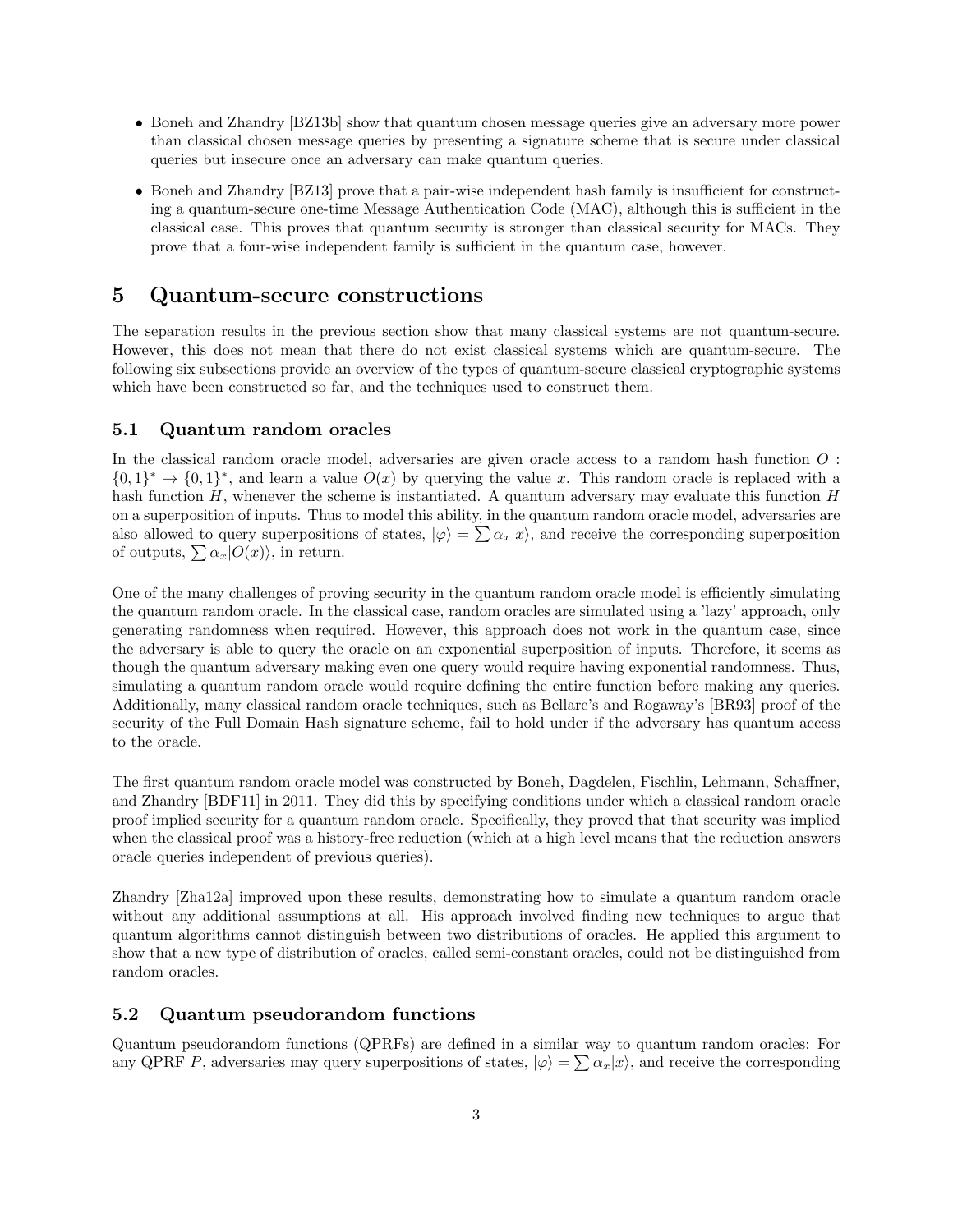superposition of outputs,  $\sum \alpha_x |P(x)\rangle$  in return.

In the classical world, pseudorandom functions (PRFs) are generally built from pseudorandom generators (PRGs). One such construction is from length-doubling PRGs, which is known as the GGM construction [GGM86]. These PRGs are in turn built from one-way functions, as shown by Håstad et al [HILL99]. Håstad et al's security proof does not make any assumptions about the computational model of the adversary, meaning that it immediately carries over to the quantum case, as long as the underlying one-way function is quantum-secure. However, the classical proof of security of the GGM construction does not hold in the presence of a quantum adversary.

In order to understand why this the GGM construction does not hold in the quantum case, we give a brief high level overview of the classical security proof of the construction. The GGM construction involves considering a binary tree with depth n. Each leaf of this tree corresponds to an input  $\prime$  output pair of the PRF. To evaluate the PRF, we start at the root and travel down a path to the leaf corresponding to the input. The proof of the security of this construction relies on two hybrid arguments. The first hybrid argument is across the levels of the tree, and therefore has only polynomially many hybrids, since the depth of the tree is polynomial. The second hybrid argument is across the nodes in a particular level. Since a classical adversary only queries the PRF polynomially many times, the paths used to evaluate the PRF only visit polynomially many nodes on each level. Thus there are also only polynomially many hybrids for the second argument. These hybrid arguments allow us to conclude that any adversary which breaks the security of the PRF with probability  $\varepsilon$  can be reduced to an adversary that breaks the security of the underlying PRG with probability only polynomially smaller than  $\varepsilon$ .

The problem with this argument in the quantum case is that an adversary may query the PRF on a superposition of exponentially many inputs. Then, every level of the tree would have exponentially many nodes, so the second hybrid argument would require exponentially many hybrids. This would reduce the probability of the adversary breaking the security of the underlying PRG to only an exponentially small probability. A similar problem occurs for other classical constructions of PRFs from PRGs.

Zhandry [Zha12b] gives the first construction of quantum-secure PRFs. Although we have seen that classical constructions of PRFs do not work in the quantum world, Zhandry found that many classically secure PRFs can also be shown to be quantum-secure using new techniques. In particular, Zhandry showed that the GGM construction of PRFs described above is in fact quantum-secure, as is a construction based on pseudorandom synthesizers, and a construction based on the Learning With Errors problem. The general idea of Zhandry's new technique was to first define a seemingly stronger definition of security for the underlying cryptographic primitive. He then showed that any adversary breaking the security of the PRF could be reduced to an adversary breaking the security of the underlying cryptographic primitive. He then showed the equivalence of this stronger definition with the standard definition of security in the quantum world.

#### 5.3 Quantum message authentication codes

Building on from the quantum-secure PRFs discussed in the previous subsection, quantum-secure message authentication codes (MACs) have also been constructed.

Quantum MACs are defined to be secure if they are existentially unforgeable against quantum chosen message attacks. Such quantum chosen message attacks refer to attacks where the adversary is able to query superpositions of messages,  $\sum_m \psi_m |m\rangle$ , and receive a superposition of MAC tags on those messages,  $\sum_m \psi_m |m, S(k, m)\rangle$ , where  $S(k, m)$  is the MAC tag on the message m with secret key k. If the adversary  $\sum_{m} \psi_m |m, S(k, m)\rangle$ , where  $S(k, m)$  is the MAC tag on the message m with secret key k. If the adversary has made  $q$  queries by the end of its interaction with the MAC signing oracle, we define the MAC to be quantum-secure if the adversary cannot produce  $q + 1$  valid message-tag pairs. This definition is due to the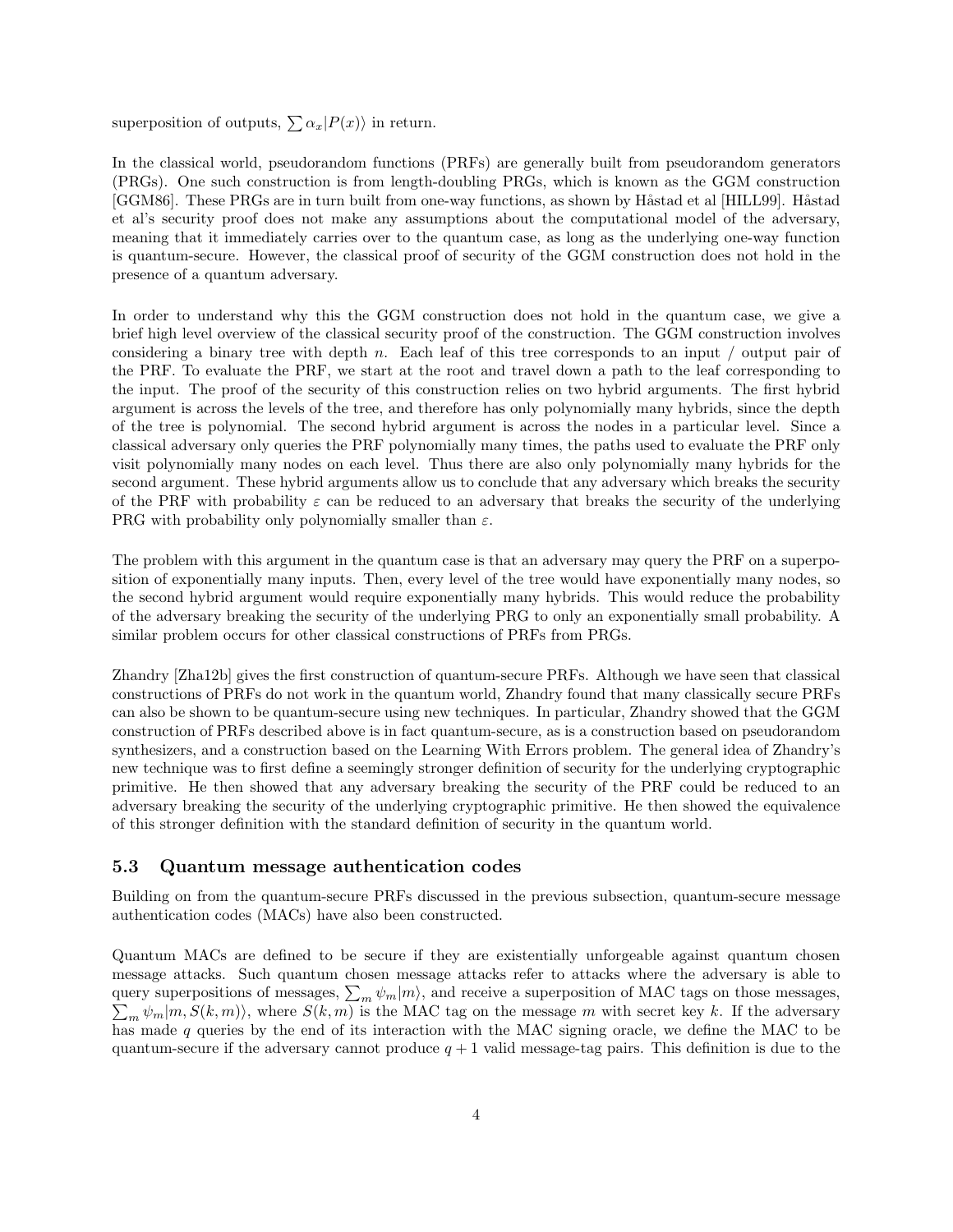fact that the adversary can produce q message-tag pairs just by trivially sampling the q superpositions it received from the MAC signing oracle but cannot produce a  $q + 1$ th pair without forgery.

In the classical setting, MACs are built out of PRFs. Since quantum PRFs exist, as described in the section above, an obvious question is whether secure quantum PRFs give rise to secure quantum MACs. Since a quantum-secure PRF is indistinguishable from a random function to an adversary by definition, proving that the quantum MAC is secure is equivalent to proving that if an adversary has made q quantum queries to a random oracle  $H : \mathcal{X} \to \mathcal{Y}$ , the probability that it can produce  $q + 1$  input-output pairs of H must be negligible. This is trivial in the classical case, since in this case the adversary only learns the value of H at q distinct points, which gives it no information about the value of  $H$  at any other points. However, this argument fails in the quantum case, since the adversary could query a superposition of all possible inputs, which would give it information about the all of H.

Using a new proof technique, Boneh and Zhandry [BZ13] show that it is in fact the case that secure quantum PRFs give rise to secure quantum MACs, thus constructing the first quantum-secure MACs. Their argument provides tight bounds to the question presented in the paragraph above by: first lower bounding the probability that an adversary will produce  $q + 1$  output pairs if  $q < |\mathcal{X}|$  by using a technique called the rank method, which bounds the success probability of algorithms that succeed with only a small probability. They then show that this lower bound is tight by extending a related algorithm presented by van Dam [vD98] for oracles outputting one bit, to multi-bit oracles. Additionally, Boneh and Zhandry [BZ13] also show the quantum security of a variant of Carter-Wegman MACs.

#### 5.4 Quantum signatures

Quantum-secure signatures are defined in a similar manner to quantum-secure MACs: a signature is quantumsecure if it is existentially unforgeable under a quantum chosen message attack, where a quantum chosen message attack is defined as in 5.3.

Boneh and Zhandry [BZ13b] give the first construction of such quantum-secure signatures, by building compilers which convert a classically secure signature scheme into a quantum-secure one. Their constructions are as follows:

- Using a chameleon hash [KR00], they show how to transform any signature scheme that is existentially unforgeable in the classical world into a signature scheme which is existentially unforgeable in the quantum world. They then apply this transformation to several existing signature schemes, including signature schemes which rely on the quantum hardness of lattice problems.
- They also prove that signature schemes which are universally unforgeable in the classical world can be made existentially unforgeable under a quantum chosen message attack in the random oracle model. They apply this conversion to a randomized variant of GPV signatures [GPV08].
- Finally, they also show how to build quantum-secure signatures from collision resistant hash functions. They do this through proving that classical constructions such as Lamport one-time signatures and Merkle signatures are existentially unforgeable under a quantum chosen message attack.

#### 5.5 Quantum encryption

Boneh and Zhandry [BZ13b] also build the first public-key and symmetric-key encryption schemes which are secure against quantum chosen ciphertext attacks. They define the chosen ciphertext security game in the quantum case as follows:

In the classical chosen ciphertext security game, the adversary is given classical access to both the encryption and decryption oracles. In the quantum case, the quantum adversary is given quantum access to the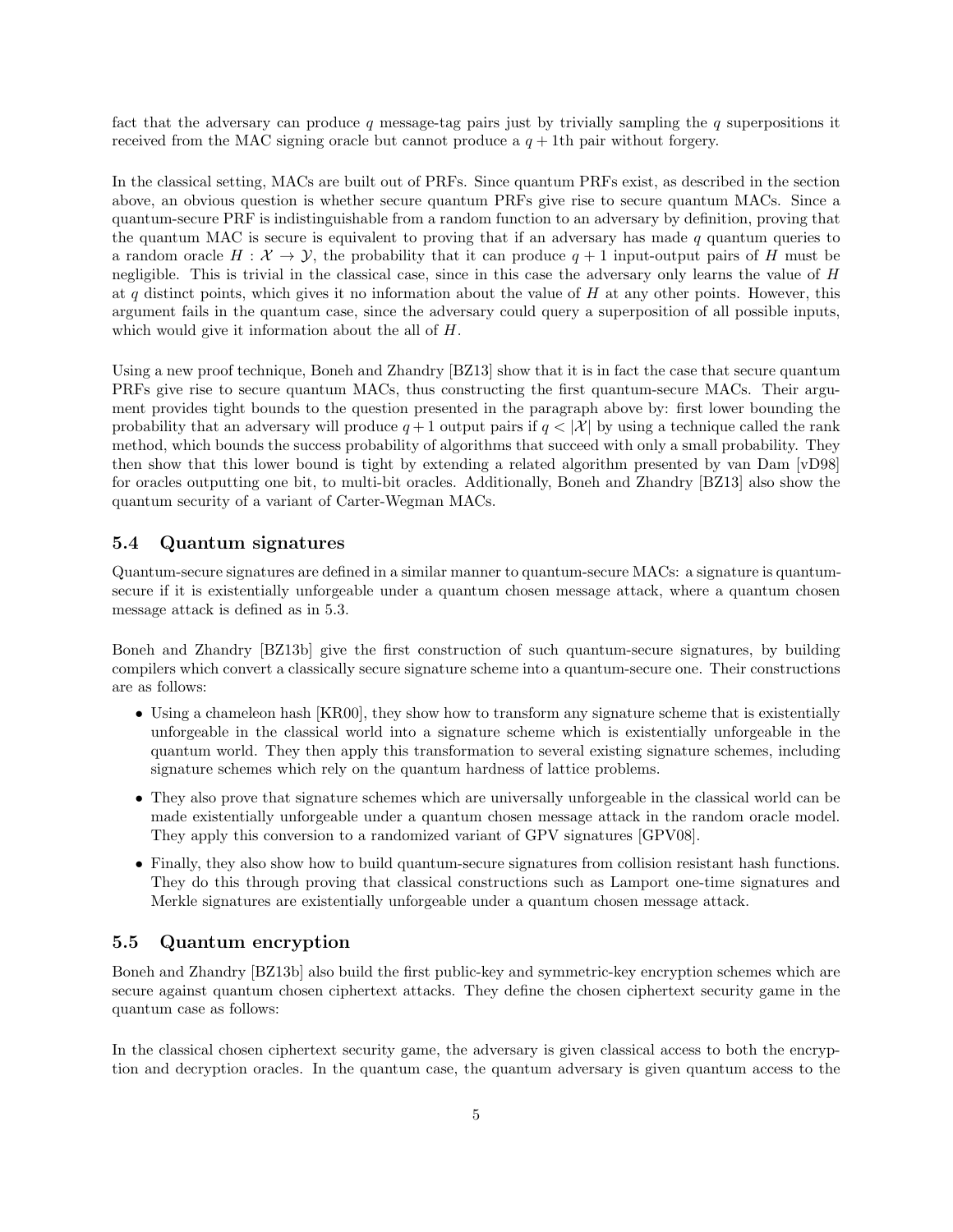decryption oracle. Thus it is able to query a superposition of ciphertexts and get back a superposition of the corresponding decryptions:

$$
\sum_m \varphi_c | c \rangle \to \sum_c \varphi_c | c, D (sk, c) \rangle,
$$

where  $D(sk, c)$  is the decryption of c using secret key sk. It would also be natural to wonder whether we can give the adversary quantum access to encryption oracle. However, Boneh and Zhandry [BZ13b] showed that this stronger definition would be insatisfiable.

Boneh's and Zhandry's encryption schemes work as follows:

- They construct a quantum-secure symmetric-key system from a quantum-secure PRF using the encryptthen-MAC paradigm. Although the classical proof that the encrypt-then-MAC paradigm is secure does not extend to the quantum case, they give a different proof of security for their specific construction.
- They show that they can use any identity-based encryption scheme that is selectively secure under a quantum chosen identity attack to construct a quantum-secure public-key system. They also show that such an identity-based encryption scheme can be built from lattice assumptions.

#### 5.6 Quantum pseudorandom permutations

Finally, also building off of the quantum-secure PRFs discussed in section 5.2, quantum-secure pseudorandom permutations (PRPs) have also been constructed.

Quantum-secure PRPs are defined in a similar way to quantum-secure PRFs: they must be secure against an adversary who is able to make quantum superposition queries to the permutation.

In classical cryptography, PRPs can be constructed from one-way functions. This construction is as follows:

- 1. First, one-way functions can be used to build PRGs, as shown by Håstad et al [HILL99].
- 2. Next, PRGs can be used to build PRFs, using the GGM construction [GGM98].
- 3. Finally, Luby and Rackoff [LR88] showed that a PRP can be obtained by plugging PRFs into a 4-round Feistel Network.

In section 5.2, we discussed how 1) immediately carries over to the quantum case for quantum immune one-way functions, and how 2) holds because there exists a different proof which shows the security of the GGM PRF against quantum adversaries.

The classical proof of 3) involves first replacing the PRF in the Feistel network with a random function. In the quantum case, we will need the PRF to be quantum-secure, but translating this step to the quantum case is otherwise relatively simple. However, this is not true of the next step. The next step involves showing that once we have made this replacement, the Feistel network becomes indistinguishable from a random function. Since the classical proof of this step relies on the fact that the adversary will only get to see a polynomial number of points, it breaks down in the quantum case where adversaries can query exponentially many points.

Zhandry [Zha17] uses a completely different technique to obtain quantum-secure PRPs from quantum-secure PRFs, thus completing the construction of quantum PRPs from quantum immune one-way functions. The main crux of Zhandry's technique involves using an object called a Function-to-Permutation Converter (FPC). At a high level, this is an algorithm P which makes oracle queries to a function  $O$ , and whose inputs and outputs belong to a domain X. For any function O,  $P^O$  is a permutation of X, and if O is a random function,  $P^O$  is indistinguishable from a random permutation. Clearly, full-domain classical FPCs, where